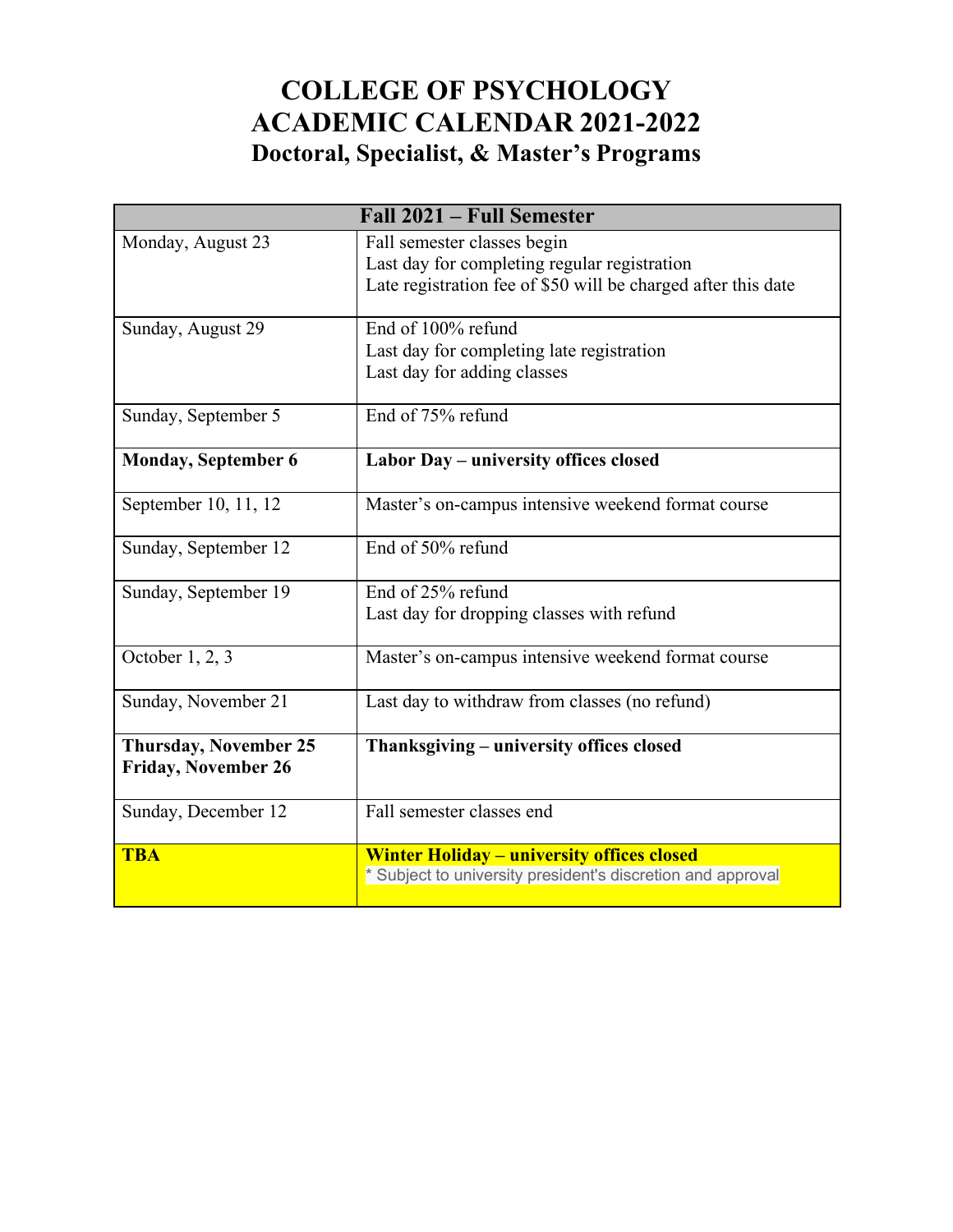|                            | Fall I 2021 (8-Week / Intensive Weekend Format)                                                                                       |
|----------------------------|---------------------------------------------------------------------------------------------------------------------------------------|
| Monday, August 23          | Fall I classes begin<br>Last day for completing regular registration<br>Late registration fee of \$50 will be charged after this date |
| Sunday, August 29          | End of 100% refund<br>Last day for completing late registration<br>Last day for adding classes                                        |
| Sunday, September 5        | End of 75% refund                                                                                                                     |
| <b>Monday, September 6</b> | Labor Day – university offices closed                                                                                                 |
| Sunday, September 12       | End of 50% refund                                                                                                                     |
| Sunday, September 19       | End of 25% refund<br>Last day for dropping classes with refund                                                                        |
| September 24, 24, 26       | Intensive weekend-format class meeting<br>(School Psychology, Clinical Mental Health Counseling,<br><b>School Counseling</b> )        |
| Sunday, September 26       | Last day to withdraw from classes (no refund)                                                                                         |
| October 15, 16, 17         | Intensive weekend-format class meeting<br>(School Psychology, Clinical Mental Health Counseling,<br>School Counseling)                |
| Sunday, October 17         | Fall I classes end                                                                                                                    |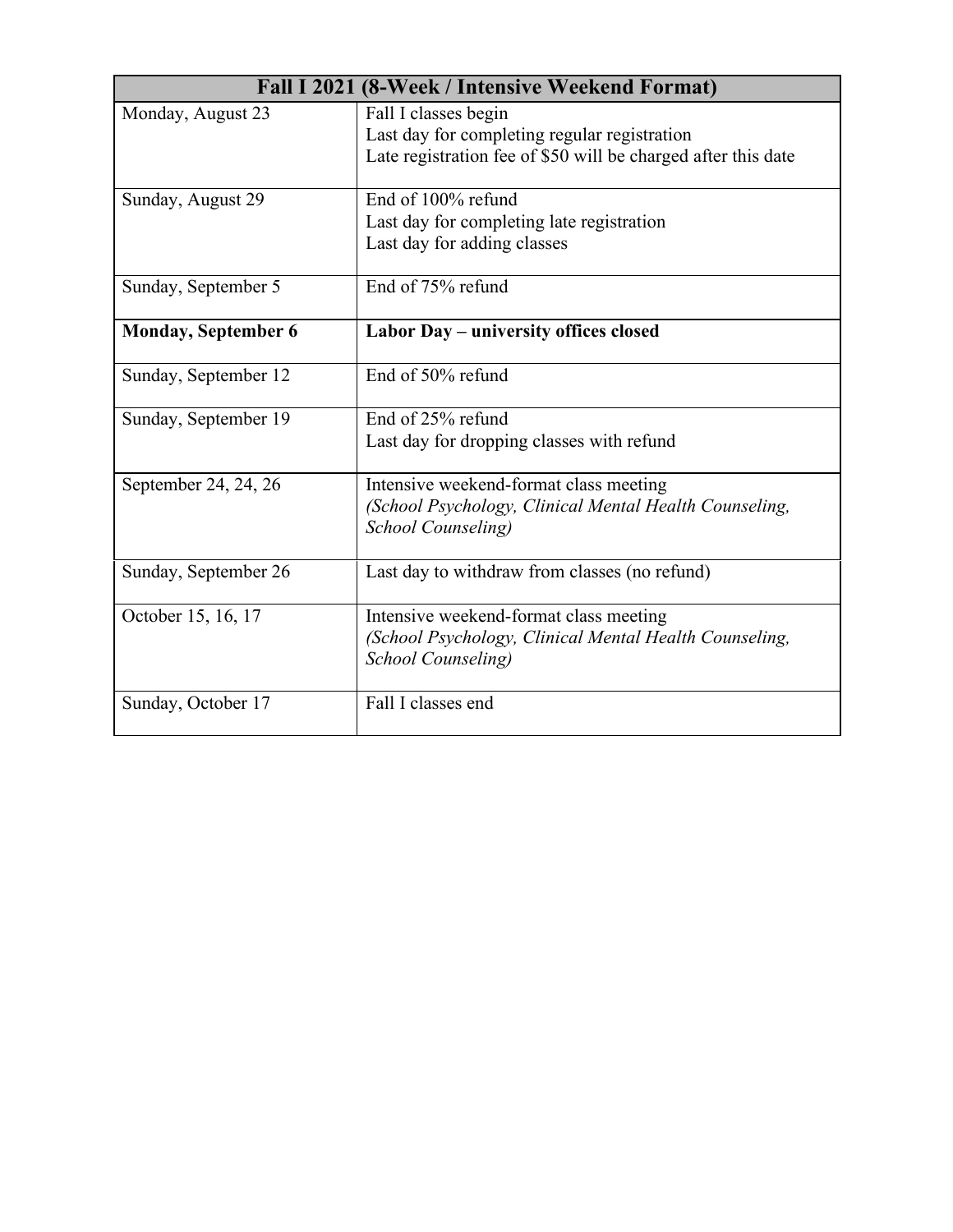|                                                            | Fall II 2021 (8-Week / Intensive Weekend Format)                                                                                       |
|------------------------------------------------------------|----------------------------------------------------------------------------------------------------------------------------------------|
| Monday, October 18                                         | Fall II classes begin<br>Last day for completing regular registration<br>Late registration fee of \$50 will be charged after this date |
| Sunday, October 24                                         | End of 100% refund<br>Last day for completing late registration<br>Last day for adding classes                                         |
| Sunday, October 31                                         | End of 75% refund                                                                                                                      |
| Sunday, November 7                                         | End of 50% refund                                                                                                                      |
| November 12, 13, 14                                        | Intensive weekend-format class meeting<br>(School Psychology Clinical Mental Health Counseling,<br>School Counseling)                  |
| Sunday, November 14                                        | End of 25% refund<br>Last day for dropping classes with refund                                                                         |
| Sunday, November 21                                        | Last day to withdraw from classes (no refund)                                                                                          |
| <b>Thursday, November 25</b><br><b>Friday, November 26</b> | Thanksgiving - university offices closed                                                                                               |
| December 10, 11, 12                                        | Intensive weekend-format class meeting<br>(School Psychology, Clinical Mental Health Counseling,<br><b>School Counseling</b> )         |
| Sunday, December 12                                        | Fall II semester classes end                                                                                                           |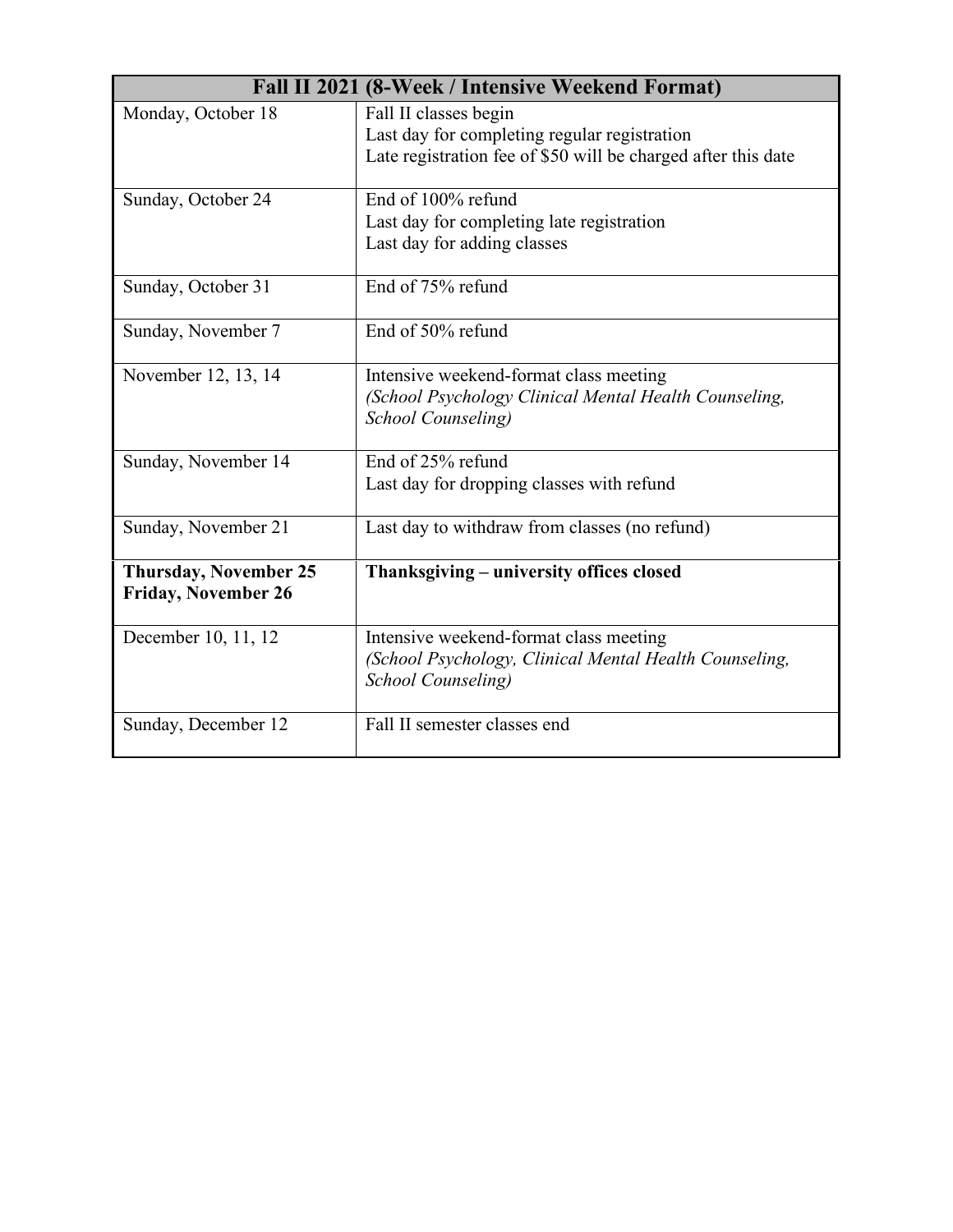|                           | Winter 2022 - Full Semester                                                                                   |
|---------------------------|---------------------------------------------------------------------------------------------------------------|
| <b>TBA</b>                | <b>Winter Holiday - university offices closed</b>                                                             |
|                           | * Subject to university president's discretion and approval                                                   |
|                           |                                                                                                               |
| Monday, January 3         | Winter semester classes begin                                                                                 |
|                           | Last day for completing regular registration<br>Late registration fee of \$50 will be charged after this date |
|                           |                                                                                                               |
| Sunday, January 9         | End of 100% refund                                                                                            |
|                           | Last day for completing late registration                                                                     |
|                           | Last day for adding classes                                                                                   |
| Sunday, January 16        | End of 75% refund                                                                                             |
|                           |                                                                                                               |
| <b>Monday, January 17</b> | Martin L. King, Jr. Day - university offices closed                                                           |
| Sunday, January 23        | End of 50% refund                                                                                             |
| Sunday, January 30        | End of 25% refund                                                                                             |
|                           | Last day for dropping classes with refund                                                                     |
| February 28 - March 4     | <b>Spring Break</b>                                                                                           |
| March 25, 26, 27          | Master's on-campus intensive weekend format course                                                            |
| Sunday, April 10          | Last day to withdraw from classes (no refund)                                                                 |
| April 22, 23, 24          | Master's on-campus intensive weekend format course                                                            |
| Sunday, May 1             | Winter semester classes end                                                                                   |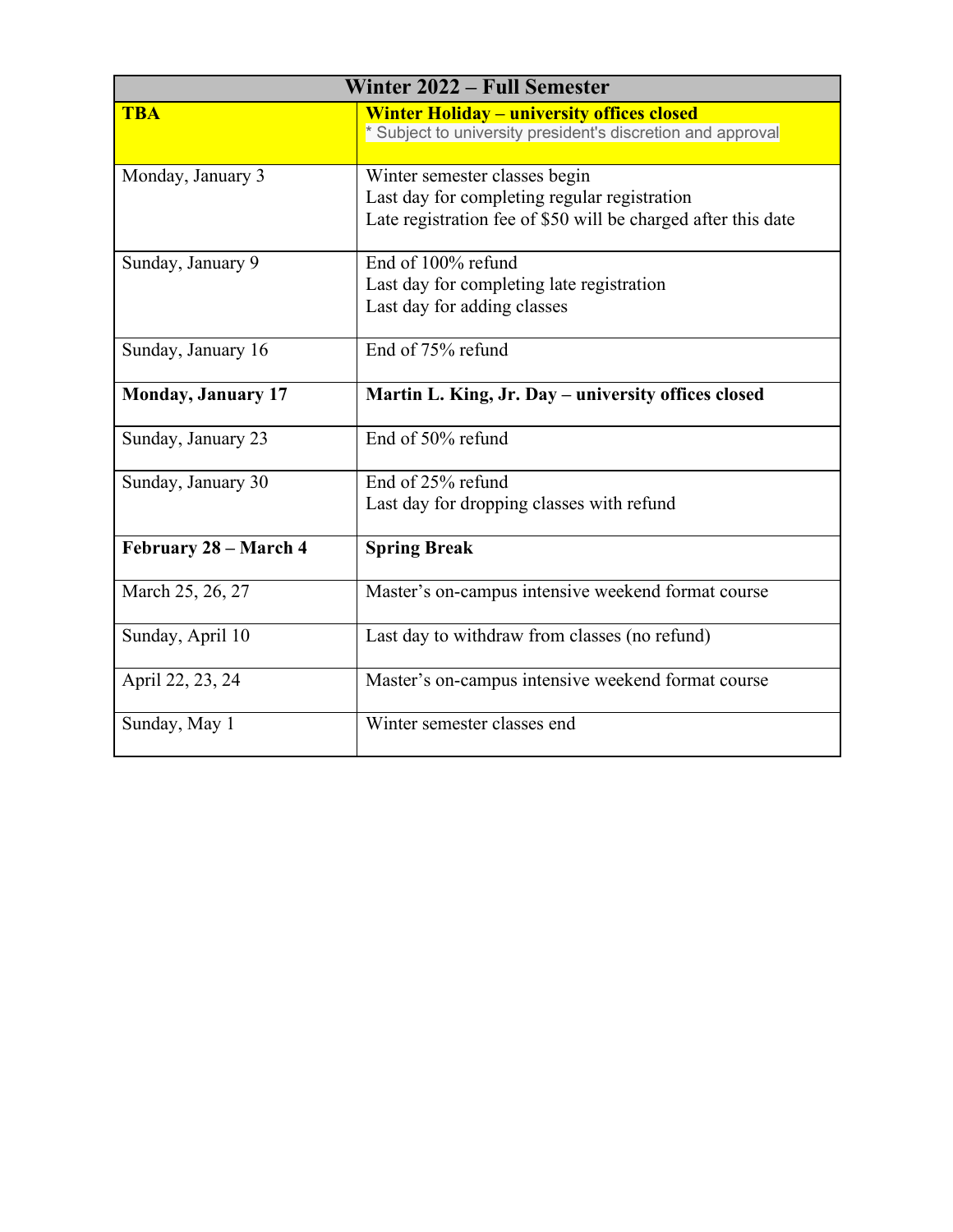|                           | Winter I 2022 (8-Week / Intensive Weekend Format)                                                                                       |
|---------------------------|-----------------------------------------------------------------------------------------------------------------------------------------|
| Monday, January 3         | Winter I classes begin<br>Last day for completing regular registration<br>Late registration fee of \$50 will be charged after this date |
| Sunday, January 9         | End of 100% refund<br>Last day for completing late registration<br>Last day for adding classes                                          |
| Sunday, January 16        | End of 75% refund                                                                                                                       |
| <b>Monday, January 17</b> | Martin L. King, Jr. Day - university offices closed                                                                                     |
| Sunday, January 23        | End of 50% refund                                                                                                                       |
| January 28, 29, 30        | Intensive weekend-format class meeting<br>(School Psychology, Clinical Mental Health Counseling,<br><b>School Counseling</b> )          |
| Sunday, January 30        | End of 25% refund<br>Last day for dropping classes with refund                                                                          |
| Sunday, February 6        | Last day to withdraw from classes (no refund)                                                                                           |
| February 25, 26, 27       | Intensive weekend-format class meeting<br>(School Psychology, Clinical Mental Health Counseling,<br><b>School Counseling</b> )          |
| Sunday, February 27       | Winter I classes end                                                                                                                    |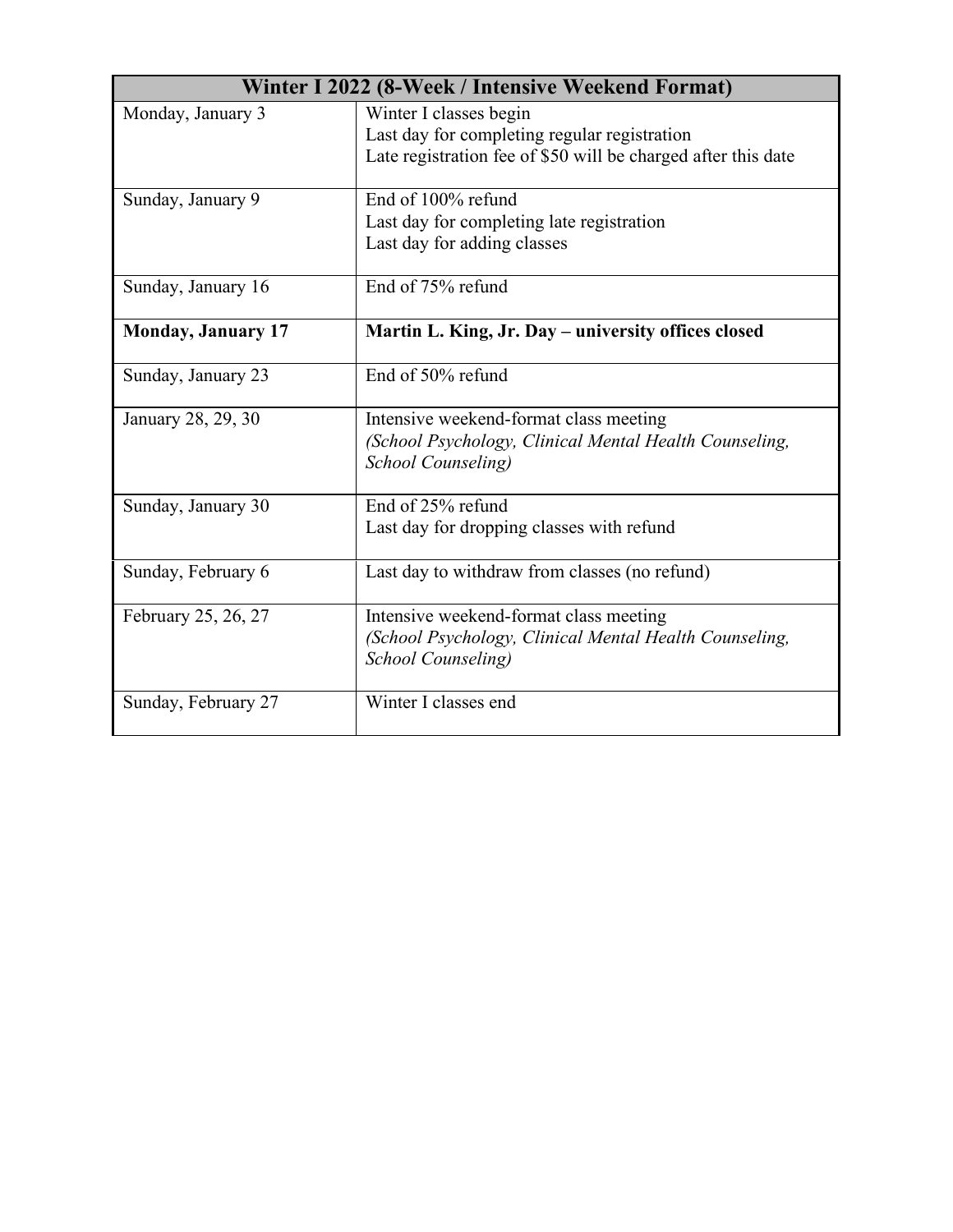|                     | Winter II 2022 (8-Week / Intensive Weekend Format)                                                                                       |
|---------------------|------------------------------------------------------------------------------------------------------------------------------------------|
| Monday, March 7     | Winter II classes begin<br>Last day for completing regular registration<br>Late registration fee of \$50 will be charged after this date |
| Sunday, March 13    | End of 100% refund<br>Last day for completing late registration<br>Last day for adding classes                                           |
| Sunday, March 20    | End of 75% refund                                                                                                                        |
| Sunday, March 27    | End of 50% refund                                                                                                                        |
| April 1, 2, 3       | Intensive weekend-format class meeting<br>(School Psychology, Clinical Mental Health Counseling,<br>School Counseling)                   |
| Sunday, April 3     | End of 25% refund<br>Last day for dropping classes with refund                                                                           |
| Sunday, April 10    | Last day to withdraw from classes (no refund)                                                                                            |
| April 29, 30, May 1 | Intensive weekend-format class meeting<br>(School Psychology, Clinical Mental Health Counseling,<br><b>School Counseling</b> )           |
| Sunday, May 1       | Winter II semester classes end                                                                                                           |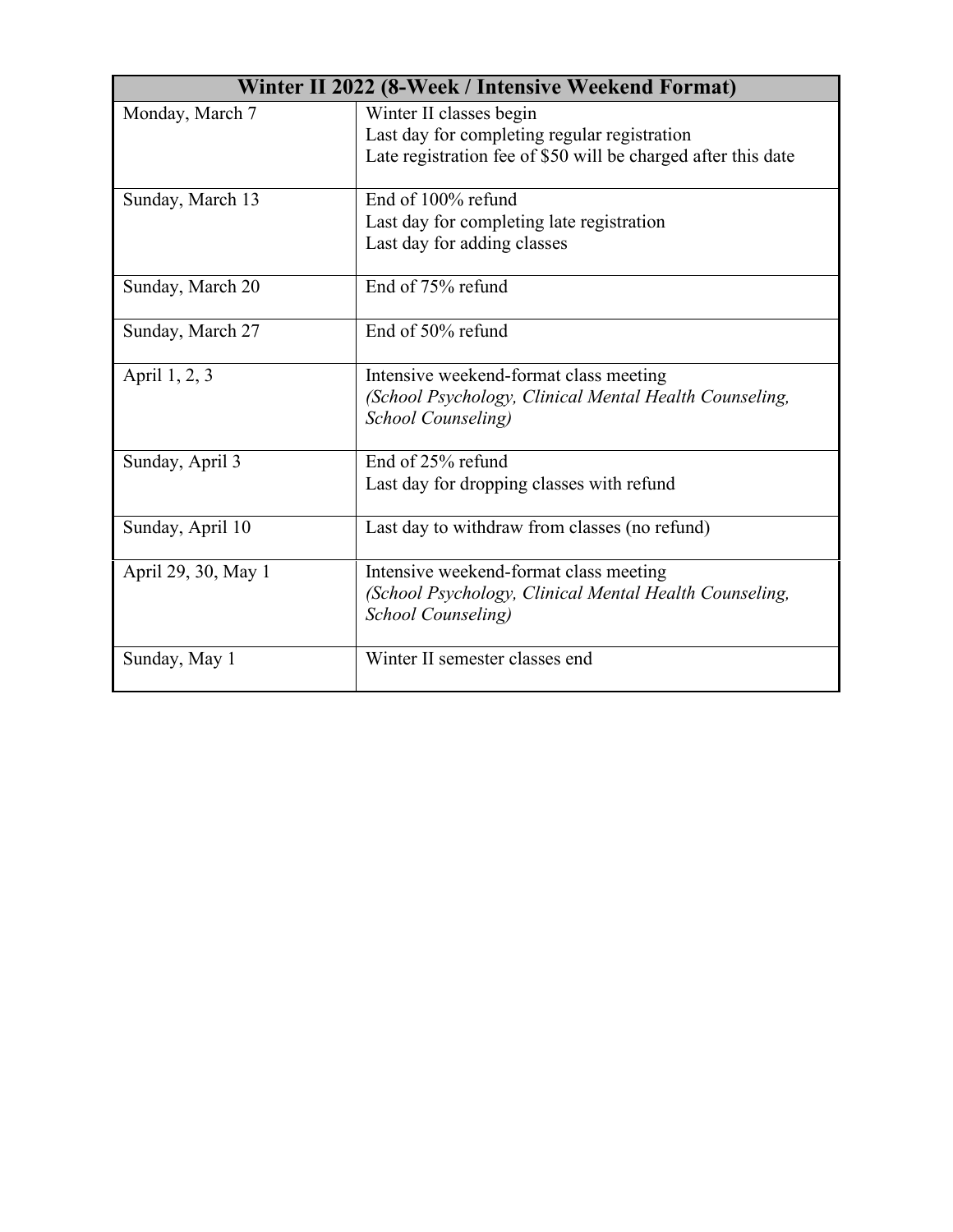|                        | <b>Summer 2022 – Full Semester</b>                            |
|------------------------|---------------------------------------------------------------|
| Monday, May 9          | Summer semester classes begin                                 |
|                        | Last day for completing regular registration                  |
|                        | Late registration fee of \$50 will be charged after this date |
| Sunday, May 15         | End of 100% refund                                            |
|                        | Last day for completing late registration                     |
|                        | Last day for adding classes                                   |
| Sunday, May 22         | End of 75% refund                                             |
| Sunday, May 29         | End of 50% refund                                             |
|                        |                                                               |
| <b>Monday, May 30</b>  | Memorial Day - university offices closed                      |
| Sunday, June 5         | End of 25% refund                                             |
|                        | Last day for dropping classes with refund                     |
| <b>Monday</b> , July 4 | Independence Day – university offices closed                  |
| July 15, 16, 17        | Master's on-campus intensive weekend format course            |
| Sunday, July 24        | Last day to withdraw from classes (no refund)                 |
| August 5, 6, 7         | Master's on-campus intensive weekend format course            |
| Sunday, August 14      | Summer semester classes end                                   |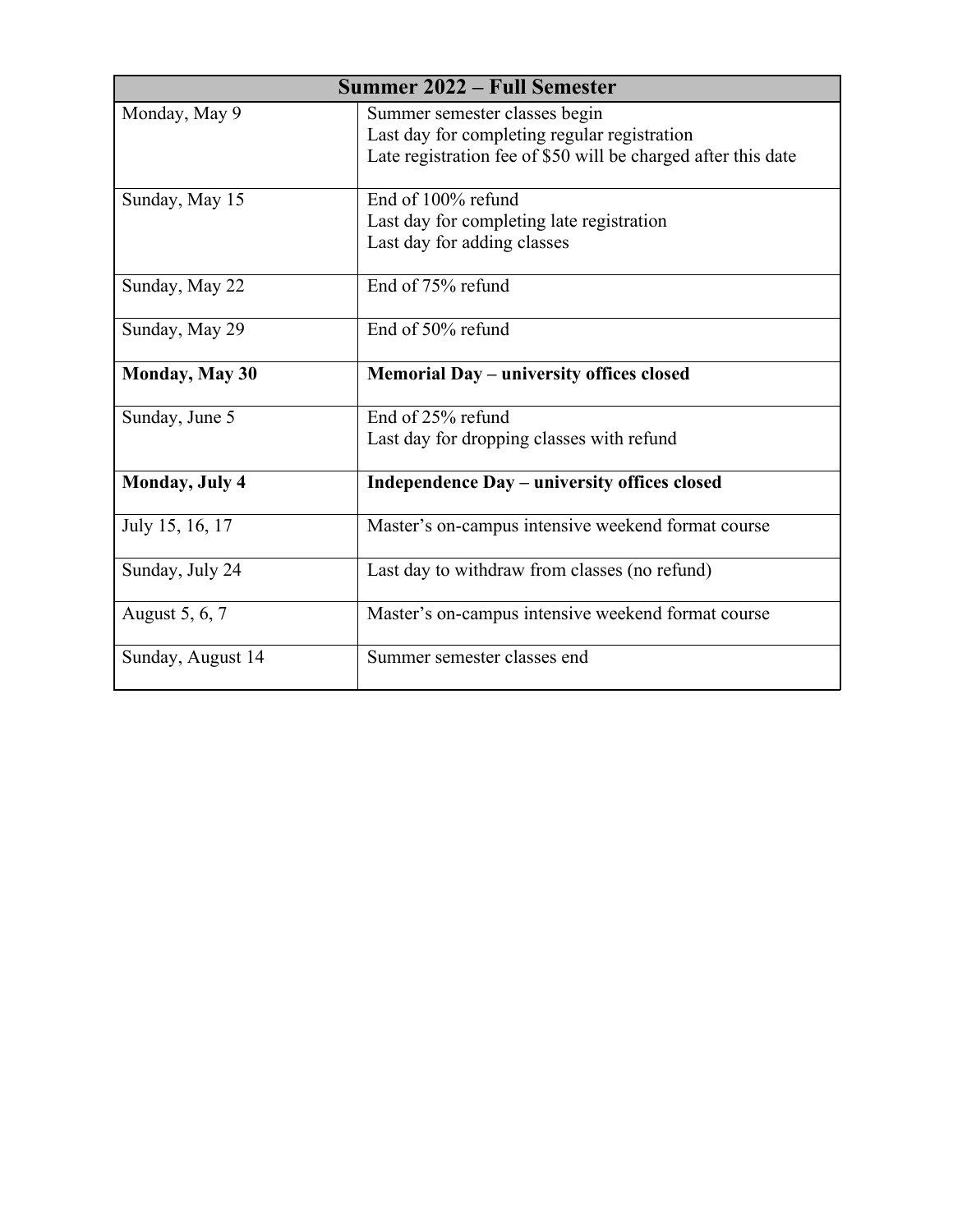|                       | <b>Summer I 2022 (8-Week / Intensive Weekend Format)</b>                                                                       |
|-----------------------|--------------------------------------------------------------------------------------------------------------------------------|
| Monday, May 9         | Summer I classes begin<br>Last day for completing regular registration                                                         |
|                       | Late registration fee of \$50 will be charged after this date                                                                  |
| Sunday, May 15        | End of 100% refund                                                                                                             |
|                       | Last day for completing late registration                                                                                      |
|                       | Last day for adding classes                                                                                                    |
| Sunday, May 22        | End of 75% refund                                                                                                              |
| Sunday, May 29        | End of 50% refund                                                                                                              |
| <b>Monday, May 30</b> | Memorial Day – university offices closed                                                                                       |
| June 3, 4, 5          | Intensive weekend-format class meeting<br>(School Psychology, Clinical Mental Health Counseling,<br><b>School Counseling</b> ) |
|                       | End of 25% refund                                                                                                              |
| Sunday, June 5        | Last day for dropping classes with refund                                                                                      |
|                       | Last day to withdraw from classes                                                                                              |
| June 24, 25, 26       | Intensive weekend-format class meeting<br>(School Psychology, Clinical Mental Health Counseling,<br><b>School Counseling</b> ) |
| Sunday, June 26       | Summer I classes end                                                                                                           |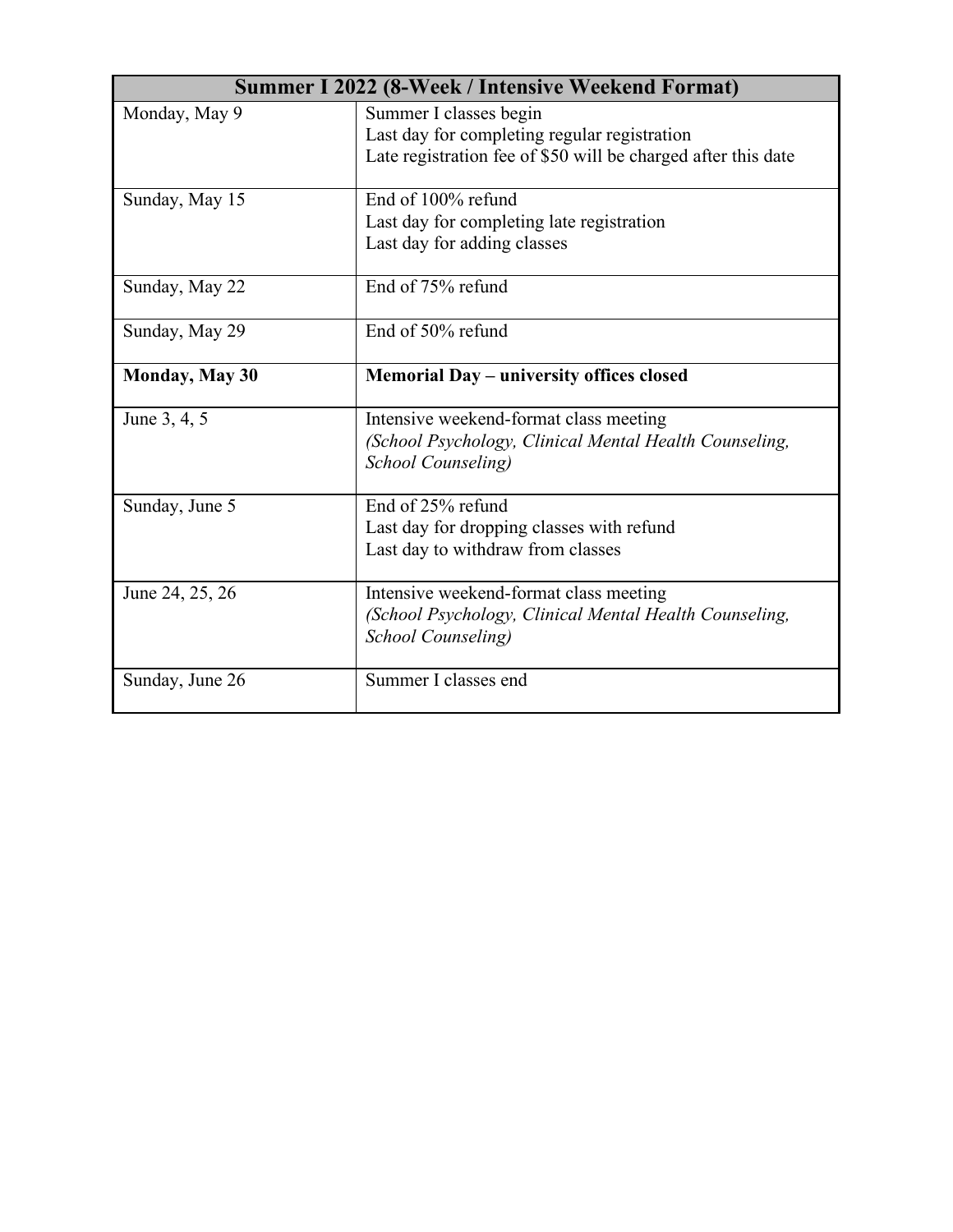|                        | <b>Summer II 2022 (8-Week / Intensive Weekend Format)</b>                                                                                         |
|------------------------|---------------------------------------------------------------------------------------------------------------------------------------------------|
| Monday, June 27        | Summer II semester classes begin<br>Last day for completing regular registration<br>Late registration fee of \$50 will be charged after this date |
| Sunday, July 3         | End of 100% refund<br>Last day for completing late registration<br>Last day for adding classes                                                    |
| <b>Monday</b> , July 4 | Independence Day - university offices closed                                                                                                      |
| Sunday, July 10        | End of 75% refund                                                                                                                                 |
| Sunday, July 17        | End of 50% refund                                                                                                                                 |
| July 22, 23, 24        | Intensive weekend-format class meeting<br>(School Psychology Clinical Mental Health Counseling,<br><b>School Counseling</b> )                     |
| Sunday, July 24        | End of 25% refund<br>Last day for dropping classes with refund<br>Last day to withdraw from classes                                               |
| August 12, 13, 14      | Intensive weekend-format class meeting<br>(School Psychology, Clinical Mental Health Counseling,<br><b>School Counseling</b> )                    |
| Sunday, August 14      | Summer II semester classes end                                                                                                                    |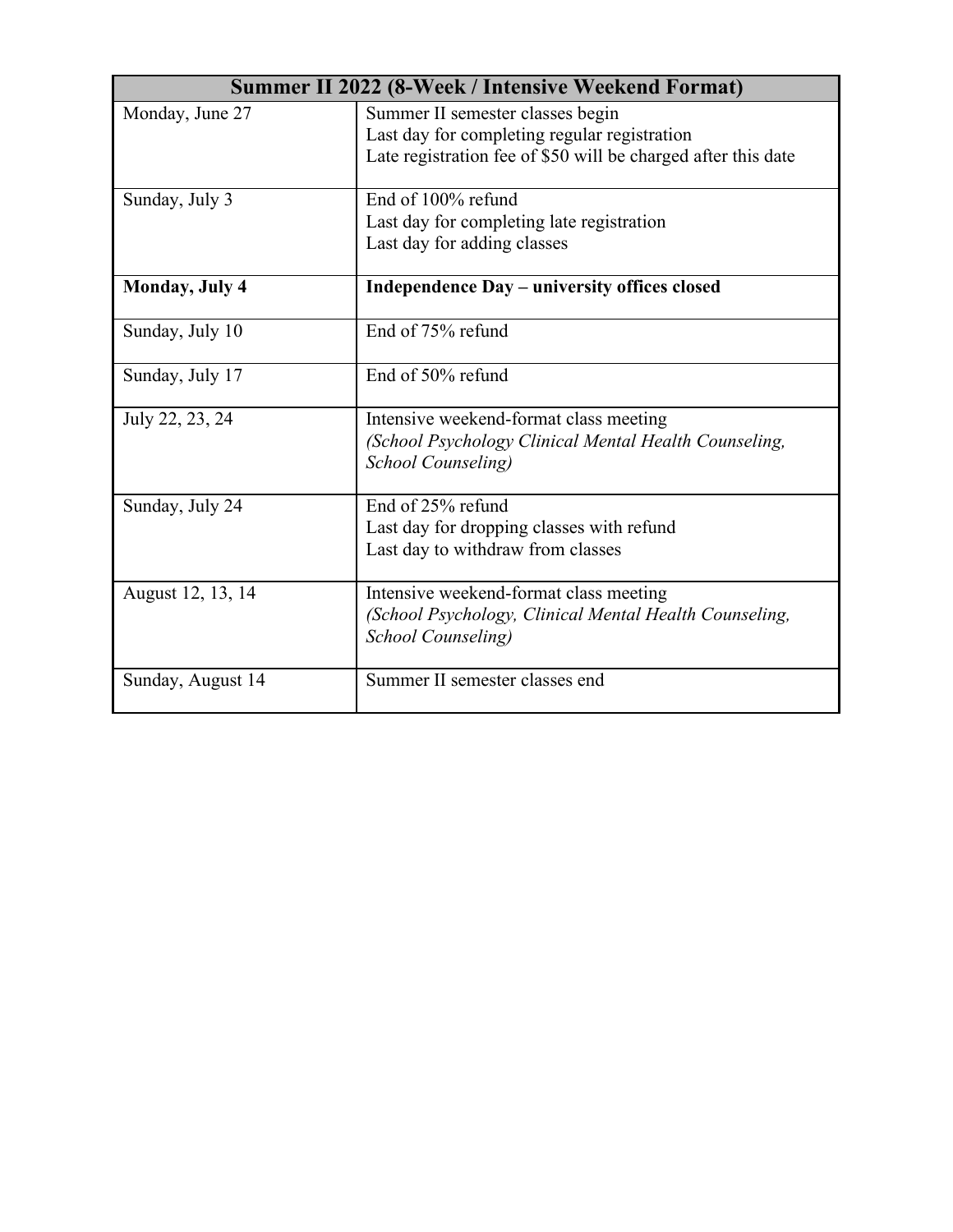# **M.S. in Counseling (Online Programs)**

### **Fall 2021**

August 23 – December 12, 2021

October 1-3: Residential Institute – Location TBA *(Online Clinical Mental Health Counseling students enrolled in PYCL 0511)*

October 22-24: Residential Institute – Location TBA *(Online Clinical Mental Health Counseling students enrolled in PYCL 0511)*

### **Winter 2022**

January 3 – May 1, 2022

February 11-13: Residential Institute – Location TBA *(Online Clinical Mental Health Counseling students enrolled in PYCL 0511)*

February 18-20: Residential Institute – Location TBA *(Online Clinical Mental Health Counseling students enrolled in PYCL 0511)*

#### **Summer 2022**

May 9 – August 14, 2022

June 10-12: Residential Institute – Ft. Lauderdale & Orlando *(Online Clinical Mental Health Counseling students enrolled in PYCL 0511)*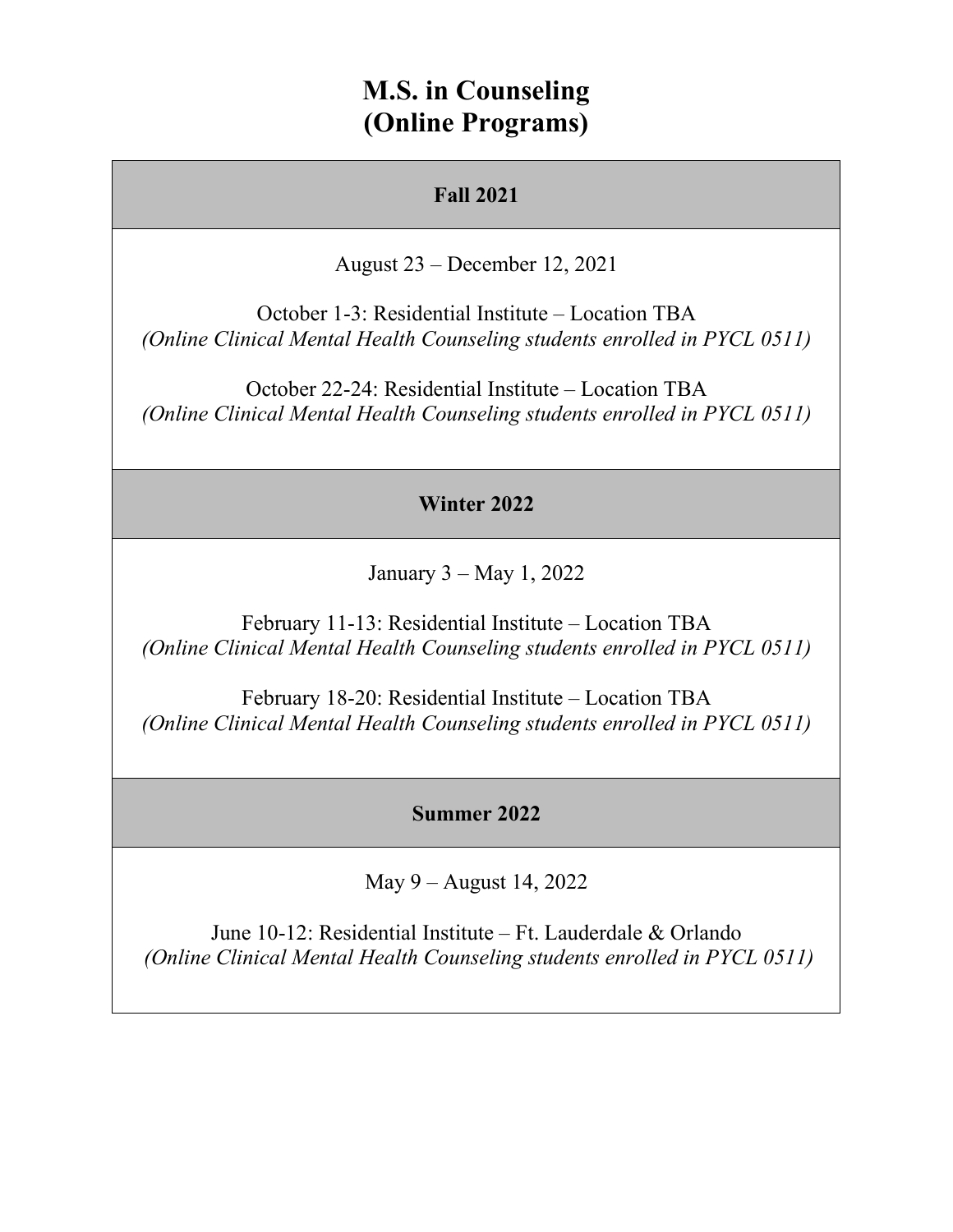# **M.S. in General Psychology M.S. in Forensic Psychology (Online Programs)**

| <b>Fall 2021</b>                |
|---------------------------------|
| August $23$ – December 12, 2021 |
| Winter 2022                     |
| January $3 - May 1, 2022$       |
| <b>Summer 2022</b>              |
| May $9 -$ August 14, 2022       |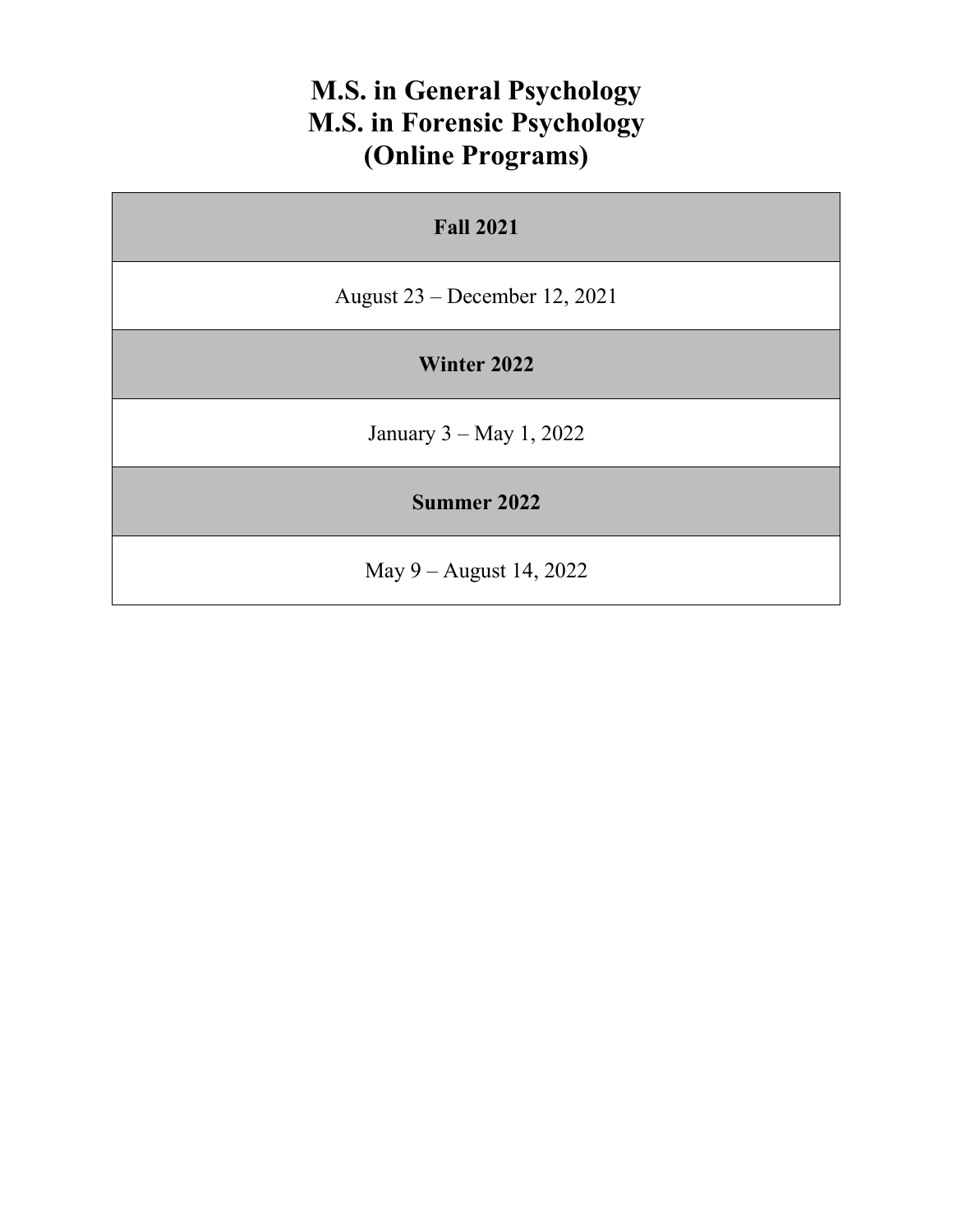# **Master's Programs in Clinical Mental Health Counseling and School Counseling Regional Campus Intensive Weekend Class Meeting Dates**

| <b>Fall 2021</b>                            |
|---------------------------------------------|
|                                             |
| Session I: August 23 – October 17           |
| September 24, 25, 26                        |
| October 15, 16, 17                          |
| <b>Session II: October 18 – December 12</b> |
| November 12, 13, 14                         |
| December 10, 11, 12                         |
|                                             |
| <b>Winter 2022</b>                          |
|                                             |
| <b>Session I: January 3 – February 27</b>   |
| January 28, 29, 30                          |
| February 25, 26, 27                         |
| Session II: March 7 – May 1                 |
| April 1, 2, 3                               |
| April 29, 30, May 1                         |
|                                             |
| Summer 2022                                 |
| Session I: May 9 – June 26                  |
| June 3, 4, 5                                |
| June 24, 25, 26                             |
|                                             |
| <b>Session II: June 27 - August 14</b>      |
| July 22, 23, 24                             |

August 12, 13, 14